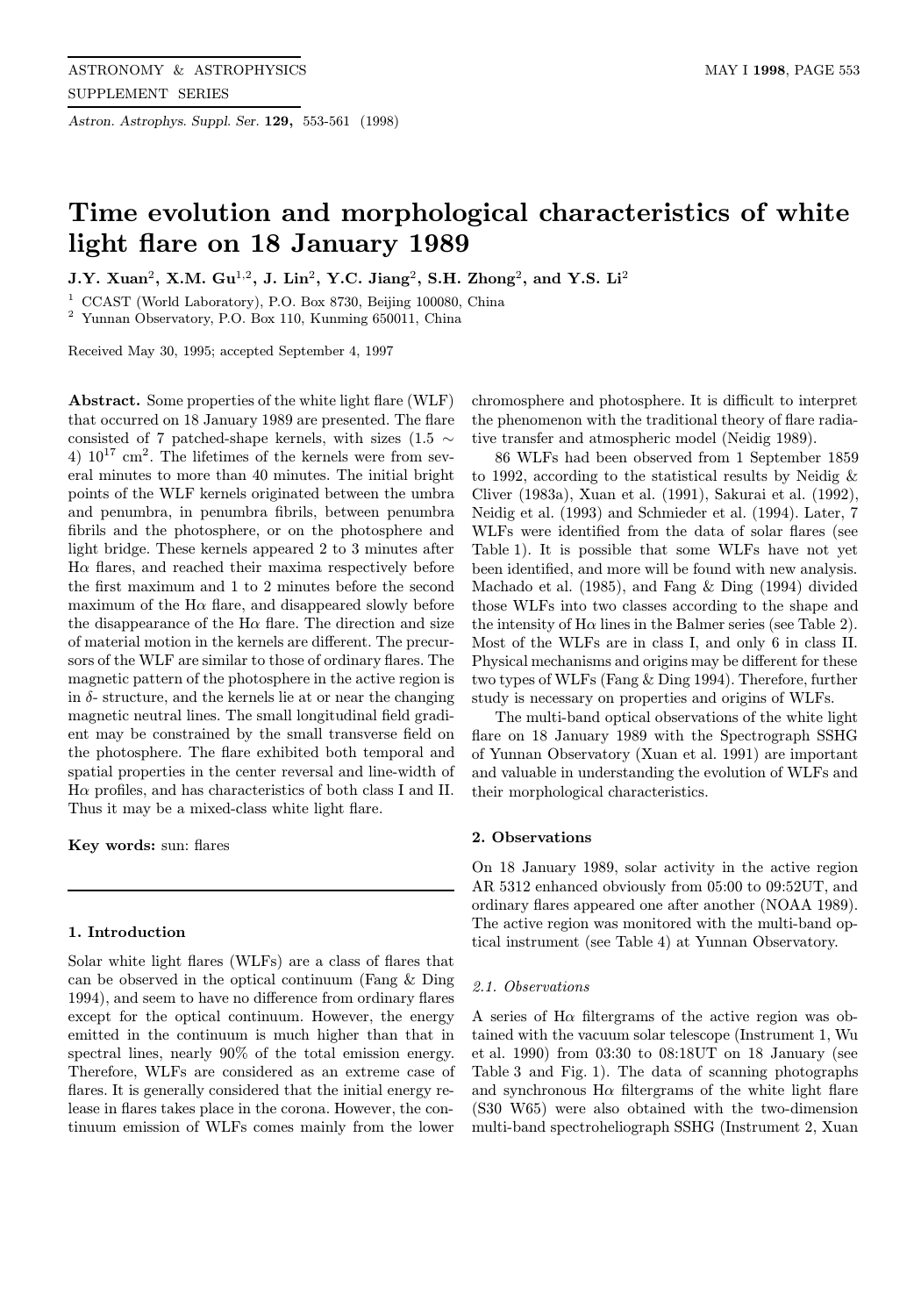Table 1. Some more WLFs supplemented by 1994

| Date             | Type         | Beg.   | Max.   | End    | Position                        | Imp.    | Datum type      |
|------------------|--------------|--------|--------|--------|---------------------------------|---------|-----------------|
| $09/26/63^{(1)}$ | $H_{\alpha}$ |        | 07:21  |        | N15W75                          |         | $Sp^a$          |
|                  | WLF          |        | 07:16  |        |                                 |         |                 |
| $11/10/74^{(2)}$ | $H_{\alpha}$ |        | 03:31  |        | N12E02                          | 1N/     | Sp              |
|                  | WLF          |        |        |        |                                 |         |                 |
| $09/19/79^{(2)}$ | $H_{\alpha}$ |        | 23:08  |        | N06E33                          | 3B/X5   | Sp              |
|                  | WLF          |        | 23:02  |        |                                 |         |                 |
| $12/30/82^{(3)}$ | $H_{\alpha}$ |        | 01:49  |        | S13W22                          | 1N/M7   | Sp              |
|                  | WLF          |        |        |        |                                 |         |                 |
| $05/09/83^{(2)}$ | $H_{\alpha}$ |        | 23:11  |        | <b>S30E40</b>                   | 2B/X2   | MB <sup>b</sup> |
|                  | WLF          |        |        |        |                                 |         |                 |
| $06/06/91^{(4)}$ | $H_{\alpha}$ | 00:58  | 01:08  | 04:31  | N33E44                          | 4B/X12  | MB              |
|                  | WLF          | 01:05  |        | 01:06  |                                 |         |                 |
| $10/28/91^{(5)}$ | $H_{\alpha}$ | 07:37E | 07:43U | 07:47D | S <sub>15</sub> E <sub>04</sub> | SN/M1.5 | t               |
|                  | WLF          |        | 07:37  |        |                                 |         |                 |

<sup>a</sup> spectral data, <sup>b</sup> filtergrams in multi-bands and <sup>c</sup> H<sub> $\alpha$ </sub> filtergrams.

 $(1)$  Sotirovski et al. (1992),  $(2)$  Fang & Ding (1994),  $(3)$  Huang et al. (1991)

(4) Zhu & Shen (1992)

 $^{(5)}$  Yunnan Observatory,  $\dagger$  Sighted in WL by naked eyes.

Table 2. Classifications and conrresponding behaviours of WLFs

| Class I                                          | Class II                                         |
|--------------------------------------------------|--------------------------------------------------|
| Shows significant temporal                       | No such relationships                            |
| relationships between                            | observed                                         |
| maximum of WLF continuous                        |                                                  |
| emissions and those of                           |                                                  |
| hard X-ray and radio bursts                      |                                                  |
| Strong Balmer jump in spectra<br>may be observed | No Balmer jump shows                             |
| Emissions of Balmer lines are<br>strong and wide | Emissions of Balmer lines<br>are weak and narrow |
| The center reversal of                           |                                                  |
| $H_{\alpha}$ emission line is                    |                                                  |
| significant                                      |                                                  |

& Lin 1993) in three wave bands  $(H_{\alpha}, H_{\beta} \text{ and } H_{\gamma})$  during five different time intervals from 07:00UT to 07:52UT (Xuan et al. 1991). In the meantime, fine structure observations (see Figs. 2 and 3) of sunspots in the region were made with the solar photosphere telescope (Instrument 3, see Table 4) of Yunnan Observatory several days before and after 18 January. The longitudinal components of the magnetic field during the same time interval were also obtained with the solar magnetic field telescope (Ai & Hu 1986) at the Huairou Station of Beijing Observatory (see Fig. 3).

#### 2.2. Data processing

The lifetime of the WLF and sizes of the kernels before maximum (see Table 5) were obtained by comparing the spectral data with  $H\alpha$  filtergrams. The spectral films were measured with a PDS microdensitometer and processed

on a VAX-8350 computer. The changes of the spectral line profiles in the WLF kernels are shown in Fig. 4 (see Sect. 3.3).

#### 3. Characteristics of the flare kernels

On 18 January, vigorous activity appeared in the active region AR 5312, and flare evolution, characteristics and related conditions can be seen obviously in the multi-band optical data. It is shown from Tables 3 and 5 and Figs. 1 and 2 that activities of ordinary (or  $H\alpha$ ) flares took place frequently and kernels of the WLF were brightening continuously.

## 3.1. The sources of kernels and their motions

The original bright points of kernels 1 (containing 4 smaller bright points), 4 and 5 (from an ordinary flare) were located between umbra and penumbra of sunspots or in penumbra fibrils. After the bright points became brighter and larger, they covered the umbra and penumbra of the sunspots or photosphere. The original bright points of kernels 2 (containing 4 smaller bright points), 3, 6 (containing 3 smaller bright points) and 7 were located on the plages lying respectively in penumbra of sunspots, on the photosphere or at two ends of the extended light bridge connecting sunspots  $B_1$  and  $B_2$ . The penumbra of sunspots, photosphere or plages were covered by the brightening and enlarged bright points.

The H $\alpha$  off-band observations (see the bottom of Fig. 1) show that before and after the first maximum of the ordinary flares the redshift was stronger than the blue shift. However, kernel 3 showed blue shift in 3 intervals before and after the maximum of the WLF. For kernel 6, before, during and after the maximum of the WLF, its leading part (in the west limb) changed from blue to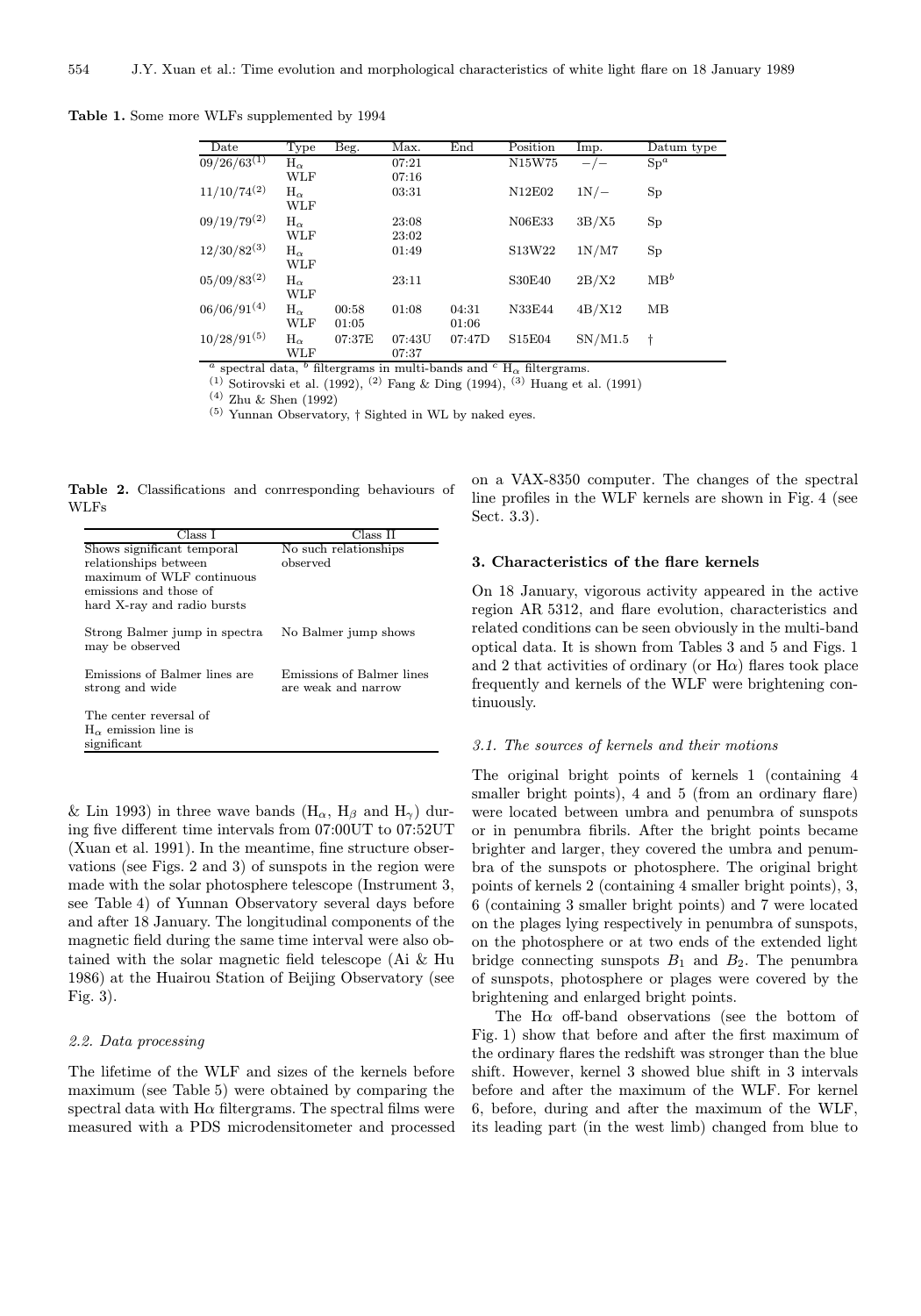

Fig. 1. A series of  $H_{\alpha}$  filtergrams for the flare on 18 January 1989 in the active region (AR 5312). The arrows indicate active filaments (time in UT). Bottom:  $H_{\alpha}$  off-band observations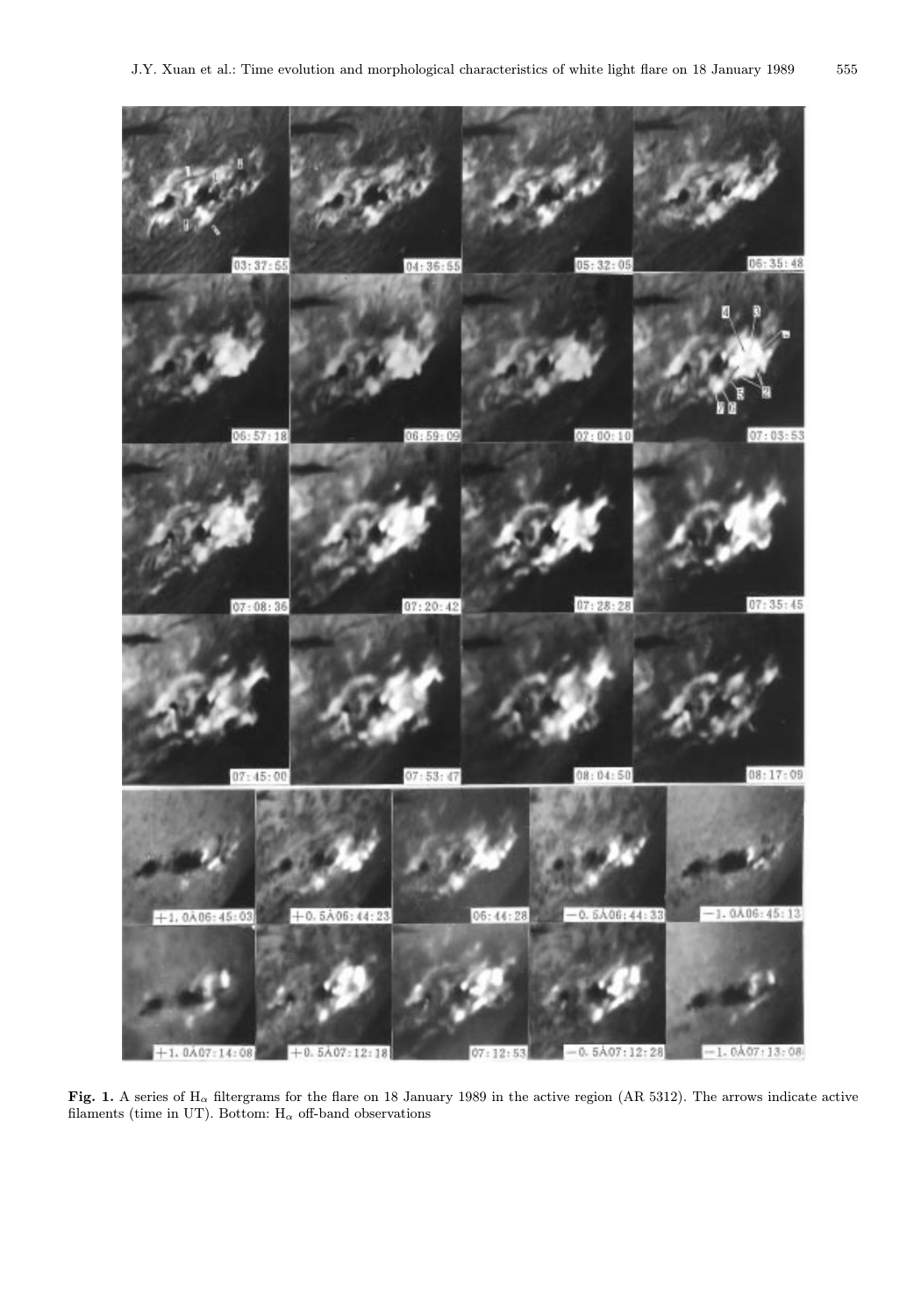Table 3. Activities in AR 5312

|              | $H_{\alpha}$ evolution (UT) |        |                     | Imp. or Class    |       |                                    |
|--------------|-----------------------------|--------|---------------------|------------------|-------|------------------------------------|
| Activity No. | Beg.                        | Max.   | End                 | $\rm H_{\alpha}$ | X-ray | Remarks                            |
|              | 05:08                       | 05:09  | $\overline{05:12D}$ | SF               | C9.6  | NOAA $(1989)$ , YUOBS <sup>a</sup> |
| 2            | 06:06                       | 06:37  | 06:37D              | SB               |       | NOAA (1989), YUOBS                 |
| 3            | 06:40                       | 06:44  | 06:48               | SB               |       | YUOBS                              |
| 4            | 07:02                       | 07:07U | 07:13D              | 1F               |       | NOAA (1989), YUOBS                 |
| 5            |                             | 07:20  |                     |                  | X1.0  | NOAA (1989), YUOBS                 |
| 6            |                             | 07:28  |                     |                  |       | YUOBS                              |
|              |                             | 07:35  |                     |                  |       | <b>YUOBS</b>                       |
| 8            |                             | 07:45  |                     |                  |       | YUOBS                              |
| 9            |                             | 07:53  |                     |                  |       | YUOBS                              |
| 10           | 08:05E                      | 08:19U | 08:23D              | SF               |       | NOAA (1989), YUOBS                 |
| 11           | 08:51E                      | 09:12U | 09:52               | 1 <sub>N</sub>   | M9.0  | <b>NOAA</b> (1989)                 |
| 12           | 17:17                       | 17:27  | 17:46               | SF               |       | NOAA (1989)                        |
| 13           | 17:57                       | 18:37  | 19:08               | SF               |       | NOAA (1989)                        |

<sup>a</sup> Yunnan Observatory.

Table 4. Instruments

| Instrument                                                  | Aperture | $\phi^*$   | $A^{**}$     | Resolution      |                                                 |  |  |  |  |
|-------------------------------------------------------------|----------|------------|--------------|-----------------|-------------------------------------------------|--|--|--|--|
| Number                                                      | (mm)     | $\pmod{m}$ | $\rm (mm^2)$ |                 | Others                                          |  |  |  |  |
|                                                             |          |            |              |                 |                                                 |  |  |  |  |
|                                                             | 260      | 85         | $22\times16$ | 1.2             | filter wavelength                               |  |  |  |  |
|                                                             |          |            |              |                 | at center:                                      |  |  |  |  |
|                                                             |          |            |              |                 | $6563$ Å, band-                                 |  |  |  |  |
|                                                             |          |            |              |                 | width: $0.48$ $\AA$                             |  |  |  |  |
|                                                             |          |            |              |                 | and adjustable range:                           |  |  |  |  |
|                                                             |          |            |              |                 | $+1.5A$ .                                       |  |  |  |  |
| $\overline{2}$                                              | 400      | 152        | $24\times16$ | 4.0             | Slit height: 20 mm; plane                       |  |  |  |  |
|                                                             |          |            |              |                 | grating: $127 \times 102$ mm <sup>2</sup> ;     |  |  |  |  |
|                                                             |          | 420        | $49\times16$ | 1.0             | ten bands; average linear                       |  |  |  |  |
|                                                             |          |            |              | $1.2(H_\alpha)$ | dispersion: $1 \text{ Å}\cdot \text{mm}^{-1}$ ; |  |  |  |  |
|                                                             |          |            |              |                 | with $H_{\alpha}$ slit jaw monitor;             |  |  |  |  |
|                                                             |          |            |              |                 | time needed for each                            |  |  |  |  |
|                                                             |          |            |              |                 | scanning: around 1 min.                         |  |  |  |  |
| 3                                                           | 126      | 300        | $36\times24$ | 1.0             |                                                 |  |  |  |  |
| $***$<br>the diameter of solar image,<br>the area of frame. |          |            |              |                 |                                                 |  |  |  |  |
|                                                             |          |            |              |                 |                                                 |  |  |  |  |

redshift, and then back to blue shift; while the following part (in the east limb) changed from redshift to blue shift and then back to redshift. The motion directions of the leading and following parts are opposite but in the same scale. This seems to be a cycling motion. Kernel 7 shows a redshift. The kernels lying in the umbra and penumbra of the sunspots morphologically showed a small displacement.

## 3.2. Lifetimes of the kernels

It can be seen from Table 3 that several bursts appeared in AR 5312, and 6 H $\alpha$  flare maxima occurred from 07:00 to 08:00UT. Before the first 4 maxima of the H $\alpha$  flare, the white light flare and its continuum spectra were observed (no observations were made before 07:28UT due to bad weather). In Table 5, it is shown that the kernels of the WLF have different lifetimes, the lifetime of kernel 7 is 5 minutes, kernel 1 is 20 minutes, and for kernels 3, 4, 5 and 6 each is 32 minutes. The lifetime of kernel 2 is over 40 minutes. The phenomenon may indicate that the WLF is typically a long lifetime type. Table 5 also shows that the

WLF appeared 2 to 3 minutes after the  $H\alpha$  flare, and its maxima appeared respectively before the first maximum (such as kernel 7) and 1 to 2 minutes before the second maximum of the  $H\alpha$  flare. However, the disappearance of the WLF is dependent on the lifetimes of the kernels. If the lifetimes of the kernels are shorter, it may disappear faster or vice versa. The kernels all appeared simultaneously, but their maxima and disappearance were in different times. The kernels disappeared before the disappearance of the  $H\alpha$  flare.

## 3.3. The shape and size of the kernels

The kernels have different shapes. Kernels 3, 4 and 7 are nearly circular in shape. Kernels 1, 5 and 6 are elliptical, and kernel 2 is cashew-like. The shapes of the kernels may possibly be dependent on their intrinsic structure and projection on the sight-line direction. The sizes of the kernels are also different, from the observations of the  $H\alpha$ flare at 07:03:53UT, except for kernels 3 and 7. The sizes of other kernels (by the average size of smaller kernels in each kernel) are in the range  $(1.5 \sim 4)$  10<sup>17</sup> cm<sup>2</sup> (see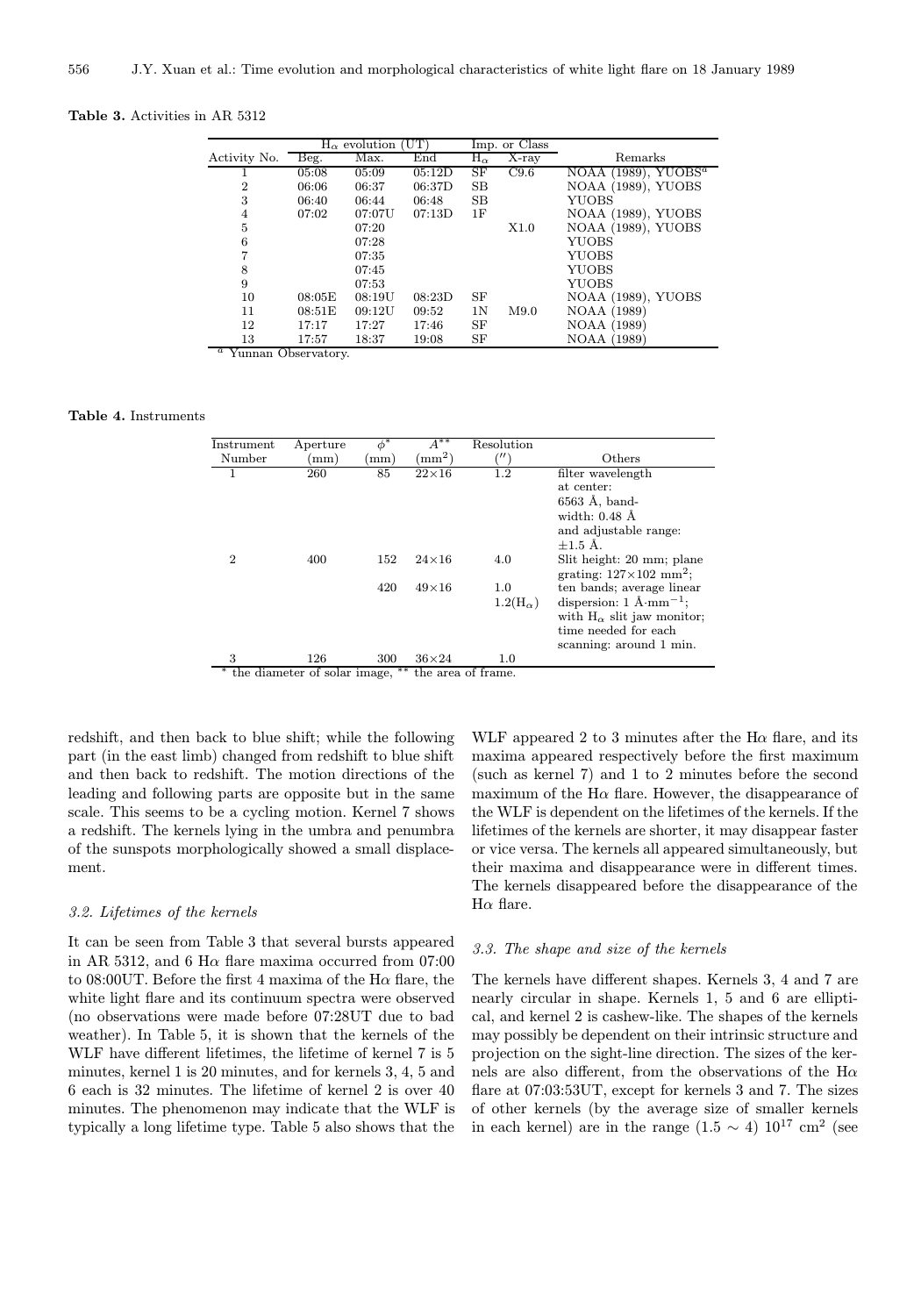

Fig. 2. The overlying of photospheric sunspots and chromospheric H<sub> $\alpha$ </sub>. A, B and C represent sunspot umbra (04:35 UT), the dotted line shows the WLF kernels and solid line with number indicates the spatial location of the incident slit and the scanning step. The bottom of the figure is sunspots on the photosphere before the WLF on 18 January

Table 5). This result is in agreement with those given by Dezso et al. (1980) and Hiei (1980).

## 3.4. Plages

One can see from Figs. 1 and 4 that before the appearance of the WLF there were plages with different area and brightness at the locations of the WLF kernels. The plages were relatively stationary, and some small flares had occurred on them. The lifetimes of the plages seem to be associated with that of the WLF. For example, the lifetime of kernel 7 is short, and that of the plage in its place is also short, only about 20 minutes. The lifetimes of other kernels are longer, and the plages in their places have longer lifetimes. A typical plage is the one at the place of kernel 6. Its lifetime is about 5 hr.

## 3.5. Fibrils and filaments

Before the flare, chromospheric fibrils bent toward the active region and formed an orderly pattern, nearly in the direction of southeast to northwest, along which the flare and the kernels shifted. It is interesting that the direction along which the chromospheric fibrils moved was just perpendicular to the motion of penumbra fibrils on the photosphere. The phenomenon is in good agreement with the magnetic field observations at Beijing Observatory (Zhang et al. 1991).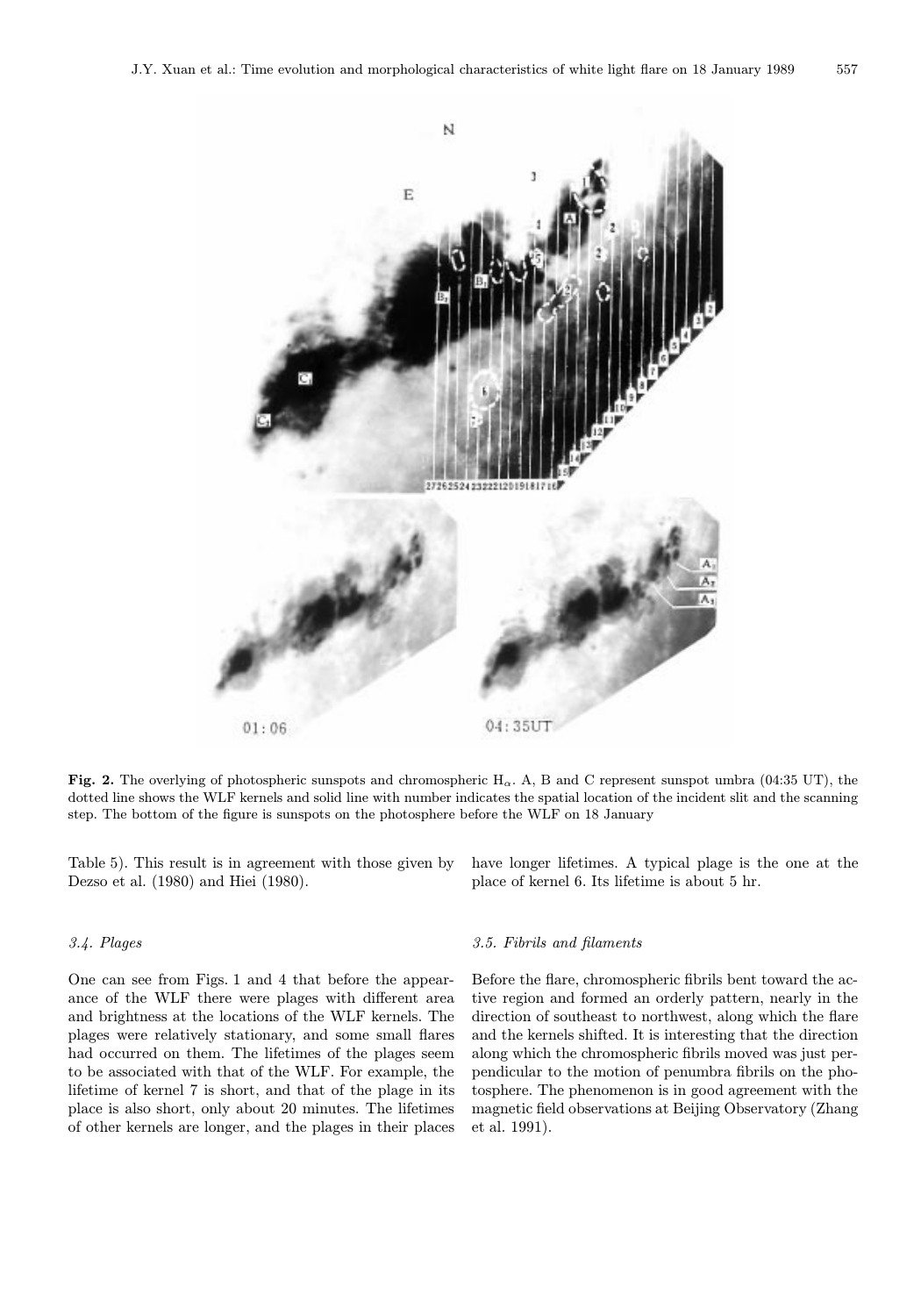

Fig. 3. The evolution of sunspots on the photosphere and longitudinal magnetic field (provided by Hairou station of Beijing Observatory)

It also can be seen in Fig. 1 that three branches of a large quiescent dark filament at the west end are activated (i.e. changes take place in the longitudinal components of the magnetic field) before the flare and bend toward the active region, combining with the chromospheric fibrils. In and around the active region, some small filaments (as indicated by the arrow in Fig. 1) are activated one after another before the continuum emission. However, only in the place where the small filaments were activated and

disappeared rapidly (that is, the annihilation of the longitudinal components of the magnetic field) can white light flares and continuum emission be observed. In other areas, only ordinary flares can be observed. For example, no continuum emission was observed in the bright area on the northern end of the light bridge connecting  $B_1$  and  $B_2$ .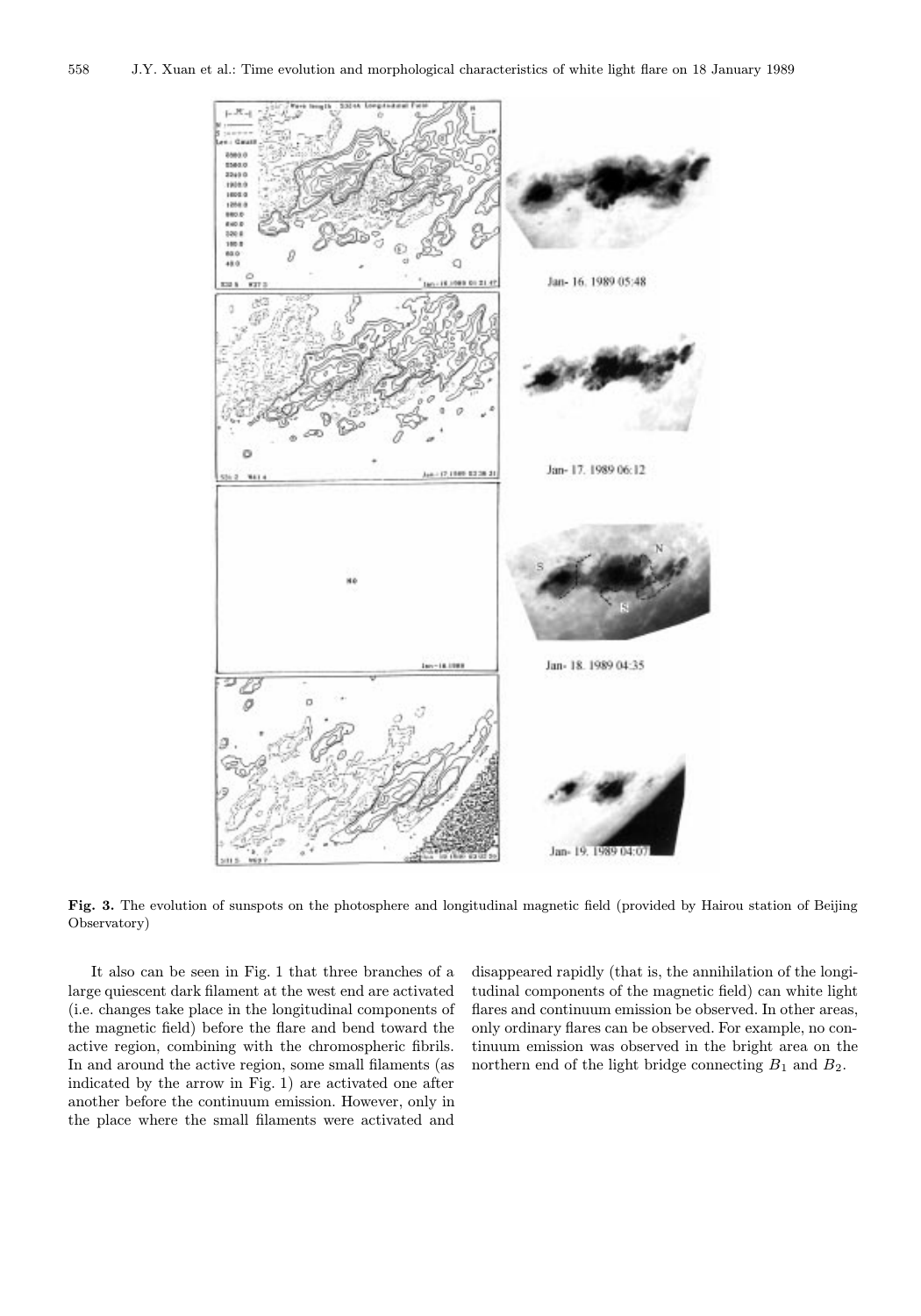| Kernel         |             | (UT)<br>$H_{\alpha}$ activity |       |       |       |       | White light flare (UT) |       |       |                                     |                |
|----------------|-------------|-------------------------------|-------|-------|-------|-------|------------------------|-------|-------|-------------------------------------|----------------|
| number         | plage       | Flare                         |       |       |       |       |                        |       |       |                                     |                |
|                |             | Beg.                          | Max.  | End   | Life  | Beg.  | SR Time                | End   | Life  | Size<br>$\times 10^{17} {\rm cm}^2$ | N              |
| 1              | 05:32-08:04 | 06:26                         | 06:37 |       |       |       |                        |       |       |                                     |                |
|                |             |                               | 06:44 |       |       |       |                        |       |       |                                     |                |
|                |             | 07:00                         | 07:08 |       |       | 07:03 | 07:04-07:05            |       |       | 12                                  | $\overline{4}$ |
|                |             |                               | 07:20 | 07:35 | 00:35 |       | 07:19-07:20            | 07:23 | 00:20 |                                     |                |
| $\overline{2}$ | 05:32-08:17 | 06:26                         | 06:37 |       |       |       |                        |       |       |                                     |                |
|                |             |                               | 06:44 | 06:48 |       |       |                        |       |       |                                     |                |
|                |             | 07:00                         | 07:08 |       |       | 07:03 | 07:04-07:05            |       |       | $15\,$                              | $\overline{4}$ |
|                |             |                               | 07:20 |       |       |       | 07:19-07:20            |       |       |                                     |                |
|                |             |                               | 07:28 |       |       |       |                        |       |       |                                     |                |
|                |             |                               | 07:35 |       |       |       | 07:33-07:34            |       |       |                                     |                |
|                |             |                               | 07:45 |       |       |       | 07:43-07:44            | 07:45 | 00:42 |                                     |                |
|                |             |                               | 07:53 | 08:00 | 01:00 |       |                        |       |       |                                     |                |
| 3              | 06:35-07:53 | 07:00                         | 07:08 |       |       | 07:03 | 07:04-07:05            |       |       | 9                                   | $\mathbf{a}$   |
|                |             |                               | 07:20 |       |       |       | 07:19-07:20            |       |       |                                     |                |
|                |             |                               | 07:28 |       |       |       |                        |       |       |                                     |                |
|                |             |                               |       | 07:45 | 00:45 |       | 07:33-07:34            | 07:35 | 00:32 |                                     |                |
| $\overline{4}$ | 05:32-07:53 | 06:26                         | 06:37 |       |       |       |                        |       |       |                                     |                |
|                |             |                               | 06:44 | 06:48 |       |       |                        |       |       |                                     |                |
|                |             | 07:00                         | 07:08 |       |       | 07:03 | 07:04-07:05            |       |       | $\overline{4}$                      |                |
|                |             |                               | 07:20 |       |       |       | 07:19-07:20            |       |       |                                     |                |
|                |             |                               | 07:28 |       |       |       |                        |       |       |                                     |                |
|                |             |                               |       | 07:45 | 00:45 |       | 07:33-07:34            | 07:35 | 00:32 |                                     |                |
| 5              | 06:58-08:04 | 07:00                         | 07:08 |       |       | 07:03 | 07:04-07:05            |       |       | $\overline{4}$                      |                |
|                |             |                               | 07:20 |       |       |       | 07:19-07:20            |       |       |                                     |                |
|                |             |                               | 07:28 |       |       |       |                        |       |       |                                     |                |
|                |             |                               | 07:35 | 07:45 | 00:45 |       | 07:33-07:34            | 07:35 | 00:32 |                                     |                |
| 6              | 03:37-08:17 | 06:40                         | 06:44 | 06:48 |       |       |                        |       |       |                                     |                |
|                |             | 07:00                         | 07:08 |       |       | 07:03 | 07:04-07:05            |       |       | $\bf 5$                             | 3              |
|                |             |                               | 07:20 |       |       |       | 07:19-07:20            |       |       |                                     |                |
|                |             |                               | 07:28 |       |       |       |                        |       |       |                                     |                |
|                |             |                               | 07:35 | 07:45 | 00:45 |       | 07:33-07:34            | 07:35 | 00:32 |                                     |                |
| $\overline{7}$ | 06:52-07:13 | 07:00                         | 07:08 | 07:10 | 00:10 | 07:03 | 07:04-07:05            | 07:08 | 00:05 | $\mathbf b$                         |                |

Table 5. Activities in AR 5312 from 03:37 to 08:17 UT on January 18, 1989

a: The internal structure is undistinguishable;

b: The size can not be measured precisely;

N: Number of smaller kernels;

SR Time: Spectral responsing time.

## 3.6. Sunspots and magnetic field

AR 5312 passed over the solar disk 3 times in total. The observations were made on its second pass. From its appearance to disappearance on the solar disk, the major sunspot had been surrounded by the same penumbra. The active region showed a complex internal structure and rapid evolution, and new flux emerged continuously. Squeezed and sheared effects also took place between the sunspots. A white light flare (S31 E30, Neidig et al. 1993) occurred on 10 January, and another (S30 W65, see Figs. 1 and 5) appeared on 18 January (Xuan et al. 1991). Before the flare on 18 Jan. there were a number of penumbra fibrils around the spatial locations of all kernels except for kernel 3, i.e. in sunspot group A, between group A and B, and on the light bridge connecting  $B_1$  and  $B_2$ , and some fibrils extended toward the photosphere where some fibrils were in arch-like shape. The initial bright points of the kernels originated in umbra and penumbra, at the bound-

ary between penumbra and the photosphere, in penumbra fibrils, on the photosphere or on the light bridge.

It is shown in Fig. 3 that the magnetic configuration of the active region is a  $\delta$ -structure in the evolution process, and the twisted and closed magnetic neutral lines between the sunspot groups A and B change constantly. On 18 January, the neutral lines were compressed in the eastwest direction and began opening from the closed pattern in the south. A large change in the magnetic structure occurred. Kernels 2 and 5 lie on the changing neutral lines and kernels 1, 4, 6 and 7 are near the lines. In the locations of the kernels, new emerging fluxes are enhanced, but the gradient of the longitudinal field is not very large. The magnetic field observations of Beijing Observatory show that the direction of the penumbra fibrils on the photosphere was the same as that of the transversal component of the magnetic field (Zhang et al. 1991). Therefore, the kernels were constrained by the small transverse field on the photosphere.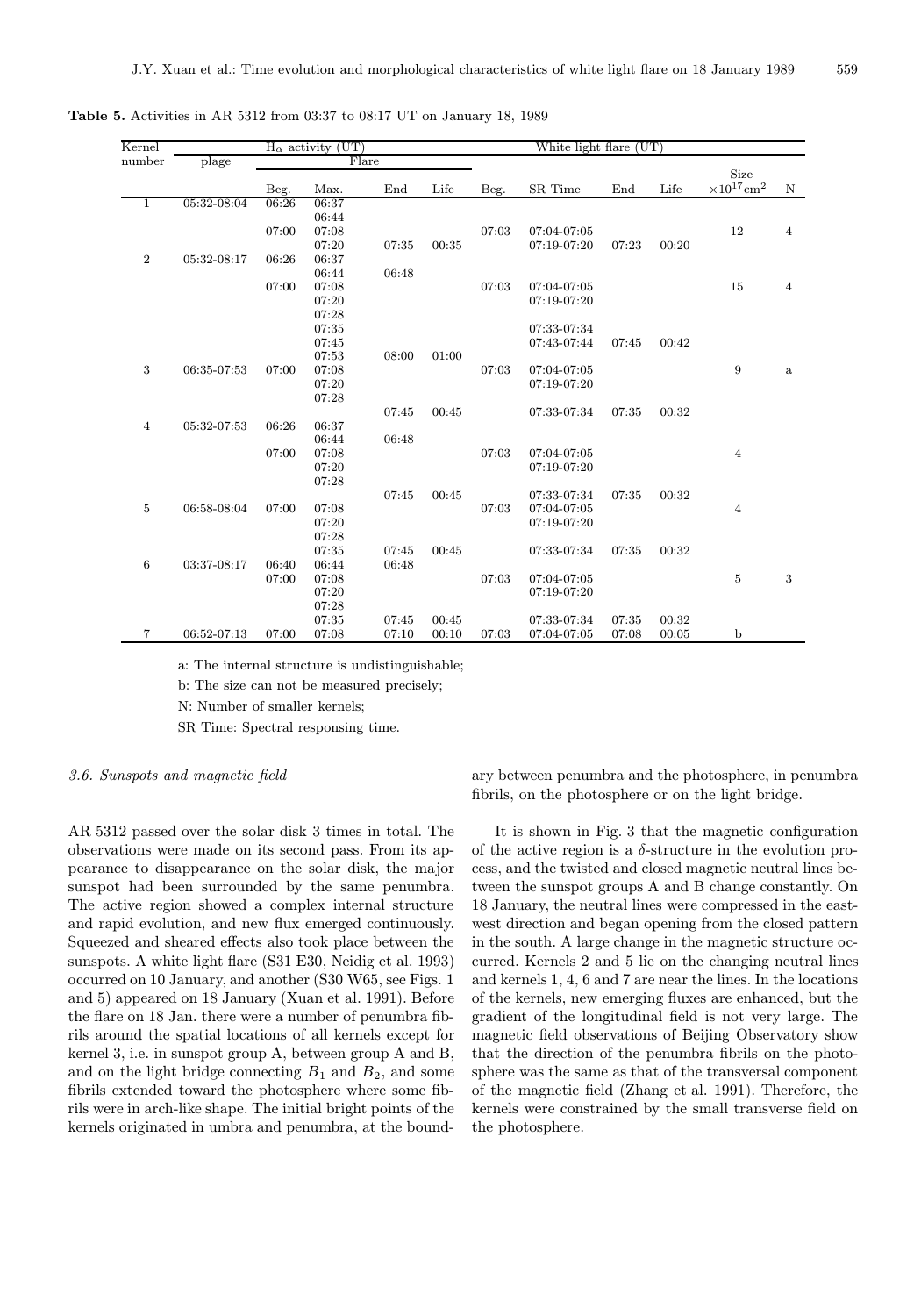

**Fig. 4.** H<sub>α</sub> line profile  $[(I_{\lambda} - I_0) \sim \lambda]$  variations of the kernel 2 in the first time interval. The solid and dotted lines indicate the observed intensity  $(I_\lambda)$  of the flare and the intensity  $(I_0)$  of nearby undisturbed background, respectively;  $\lambda$  is wavelength and K represents the WLF kernels, and the number before K shows the observing time duration, the first number in the suffix of K represents kernel number, the second the scanning order, the third and fourth numbers represent the sequential order of line profiles (perpendicular to the slit)

## 3.7. Spectra of the kernels

We present only  $H\alpha$  line profiles of the kernels. The analysis of the other lines can be found in Xuan et al. (1991). It can be seen from Fig. 4 that the spectral line profile centers of the kernels show different changes, and no reversal profile appears at the center of kernel 1. The line profile centers in kernel 2 from intervals 1 to 4 show a strong reversal (see Fig. 4). The closer to the edge of the kernels, the line center reversal is weaker and has no reversal. In the meantime, the line profiles with reversal in kernel 2 have a wide line width, and for others the line width is relatively narrower. The changes in the line width of ker-

nels 3 and 6 and line center reversal are similar to kernel 2. This may suggest that the reversal of the observed line profile centers is not only dependent upon the properties of the kernels themselves, but also has temporal and spatial characteristics. In comparison with Table 2 and from the reversal of the  $H\alpha$  line centers and line width changes, we find that kernels 2, 3 and 6 of the white light flare on 18 January 1989 correspond to the temperature distribution in the semi-empirical models  $F_1$  and  $F_2$  (Machado et al. 1980; Fang et al. 1993), while both line widening and center reversal do not appear in kernel 1. This is possibly due to hydrogen affected by nonthermal excitation and ionization of 100 keV  $-1$  MkeV ion (Hénoux et al. 1993). It is